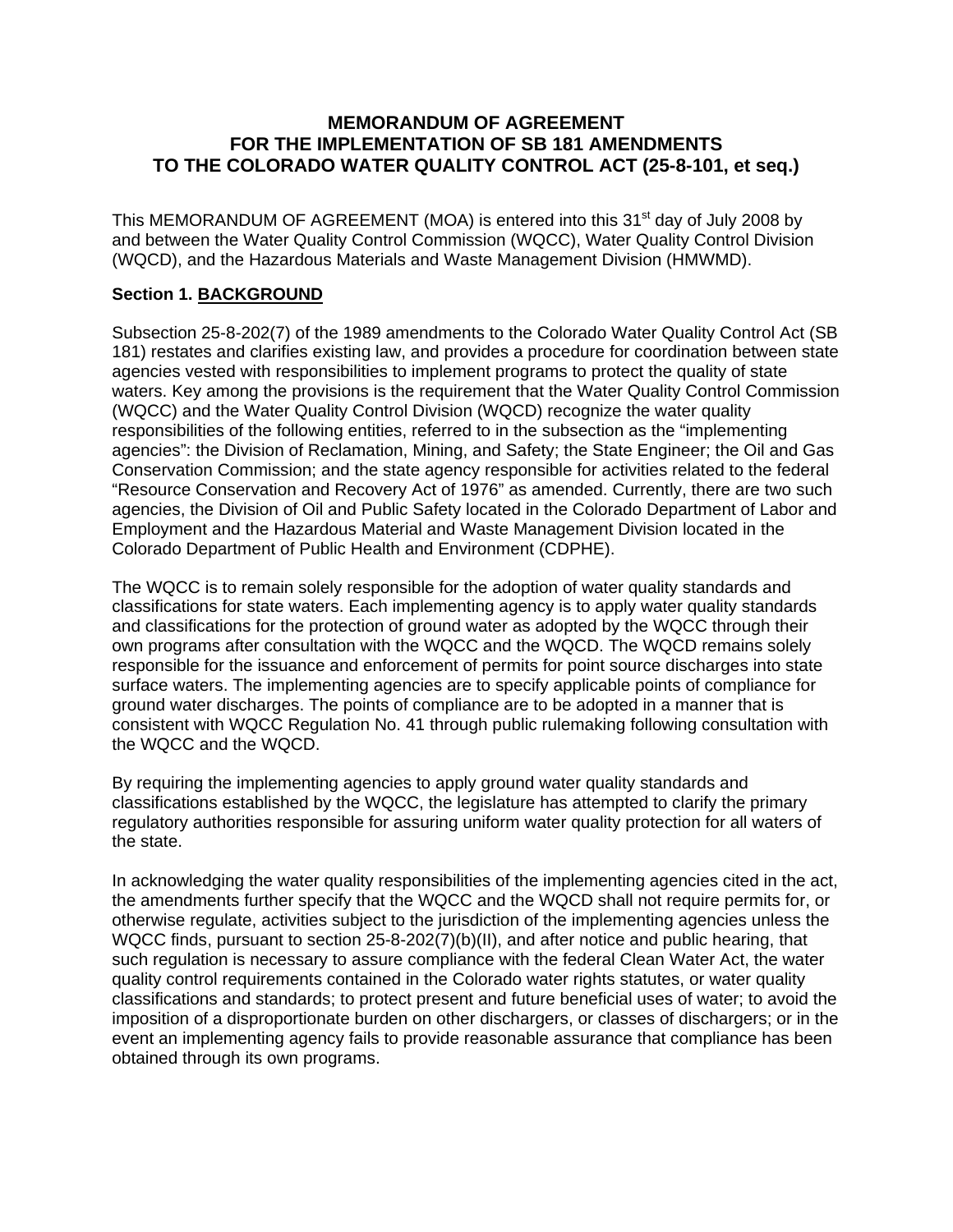In the event the WQCC must take regulatory action to ensure compliance, WQCC action shall be undertaken solely through the adoption of control regulations under section 25-8-205, or through the permit regulations under section 25-8-501. The WQCD may enforce such control regulations.

# **Section 2. PURPOSE**

This agreement is being entered into by the WQCD and the HMWMD to recognize the responsibilities of each agency for protecting water quality within the State of Colorado; and to provide procedures for communications, exchange of information and resolution of problems as necessary to carry out the provisions of Senate Bill 181.

# **Section 3. AUTHORITY**

The principal authority for this agreement is contained in the Water Quality Control Act, section 25-8-101 et seq., C.R.S. (1989) as amended by S.B. 181, the Colorado Hazardous Waste Act, section 25-15-101 et seq., C.R.S. (1989), and the Colorado Solid Waste Act section 30-20- 100.5 et seq., C.R.S. (1963).

## **Section 4. DEFINITIONS**

- 4.1 "Designated Official" means a person representing one of the parties to this agreement appointed to implement this agreement and to negotiate on behalf of that party. The designated official for the HMWMD shall be the Director of the HMWMD; the designated official of the WQCC shall be its Administrator; and the designated official for the WQCD shall be the Director of the WQCD.
- 4.2 "Implementing Agency" means any of the state agencies referred to in section 25-8- 202(7), C.R.S. whose water quality responsibilities the WQCC and the WQCD are to recognize. For purposes of this agreement, the implementing agency is the State agency responsible for solid and hazardous waste activities related to the federal "Resource Conservation And Recovery Act of 1976" as amended, and related state programs. Currently, this is the Hazardous Materials and Waste Management Division of the CDPHE.
- 4.3 "Point(s) of Compliance" means one or more points or locations at which compliance with applicable groundwater standards must be achieved.

## **Section 5. RESPONSIBILITIES**

The responsibilities of the Water Quality Control Commission (WQCC), the Water Quality Control Division (WQCD), and the Hazardous Materials and Waste Management Division (HMWMD), as they relate to the mandates of SB 181, are presented below. Nothing in this MOA is intended to grant additional authority to the parties or to curtail their jurisdiction to fulfill their statutory responsibilities, including jurisdiction to maintain a program consistent with the requirements of the federal Resource Conservation and Recovery Act of 1976, as amended.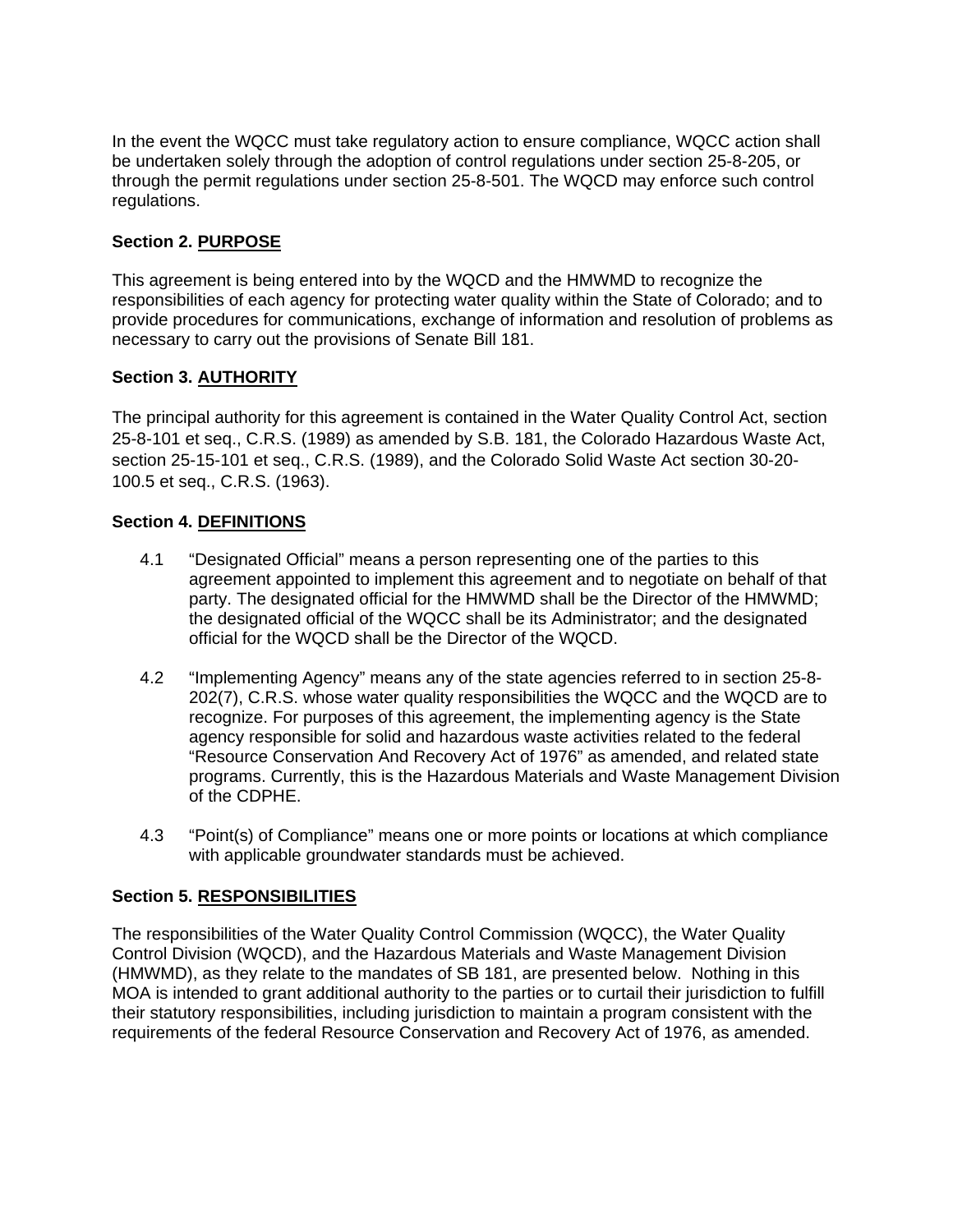## 5.1 Hazardous Materials and Waste Management Division:

- a. The HMWMD shall recognize that the WQCC is solely responsible for the adoption of water quality standards and classifications for state waters in accordance with section 25-8-202(7).
- b. The HMWMD shall recognize that the WQCD is solely responsible for issuance and enforcement of permits authorizing all point source discharges to surface waters of the state as well as enforcing any control or permit regulation adopted by the WQCC under section 25-8-202(7)(b)(III).
- c. The HMWMD has been designated an implementing agency through the provisions of Senate Bill 181. As such, the HMWMD is responsible for implementing ground water standards and classifications for discharges, other than point source discharges to surface water, through its own regulatory programs after consultation with the WQCC and the WQCD. However, the HMWMD has independent authority to establish concentration limits, including concentration limits more stringent than would be required to protect standards adopted by the WQCC, and points of compliance for hazardous constituents associated with the treatment, storage, or disposal of hazardous wastes. The HMWMD also has independent authority regarding the management and clean-up activities for solid and hazardous wastes.
- d. The HMWMD is responsible for adopting applicable points of compliance for statewide and site-specific standards and classifications for discharges into state ground waters in accordance with criteria established through rulemaking after public hearing and consultation with the WQCC and the WQCD. Such points of compliance shall be established so as to protect present and future beneficial uses of ground water.
- e. Prior to providing the HMWMD a written notice that circumstances exist which may result in a basis for WQCC action in accordance with section 25-8-202(7)(b)(II)(A), (B) or (C), the WQCC or WQCD, as appropriate, shall informally consult with the HMWMD to appraise them of their concerns. In the event that informal consultation does not resolve the concerns of the WQCC and/or WQCD, a written notice shall be provided to the HMWMD identifying that circumstances exist which may result in a basis for WQCC action in accordance with section 25-8-202(7)(b)(II)(A), (B) or (C). In such event, the HMWMD shall respond, in writing, to the notice within 15 working days. The HMWMD, through its designated official, will continue to meet informally with the designated officials of the WQCC and the WQCD through one or more meetings to attempt to resolve the concern.
- f. In the event that the HMWMD receives notification from the WQCC of its intent to publish a Notice of Public Hearing to consider the adoption of control regulations or permit regulations for one or more of the water quality responsibilities currently within the jurisdiction of the HMWMD, the HMWMD shall respond to such notification within thirty days. The response from the HMWMD will either provide information to the WQCC that demonstrates that there is no basis for WQCC action in accordance with section 25-8-202(7)(b)(II)(A), (B), and (C) or, if such a basis may exist, identify the action(s), if any, to be undertaken by HMWMD to address the situation.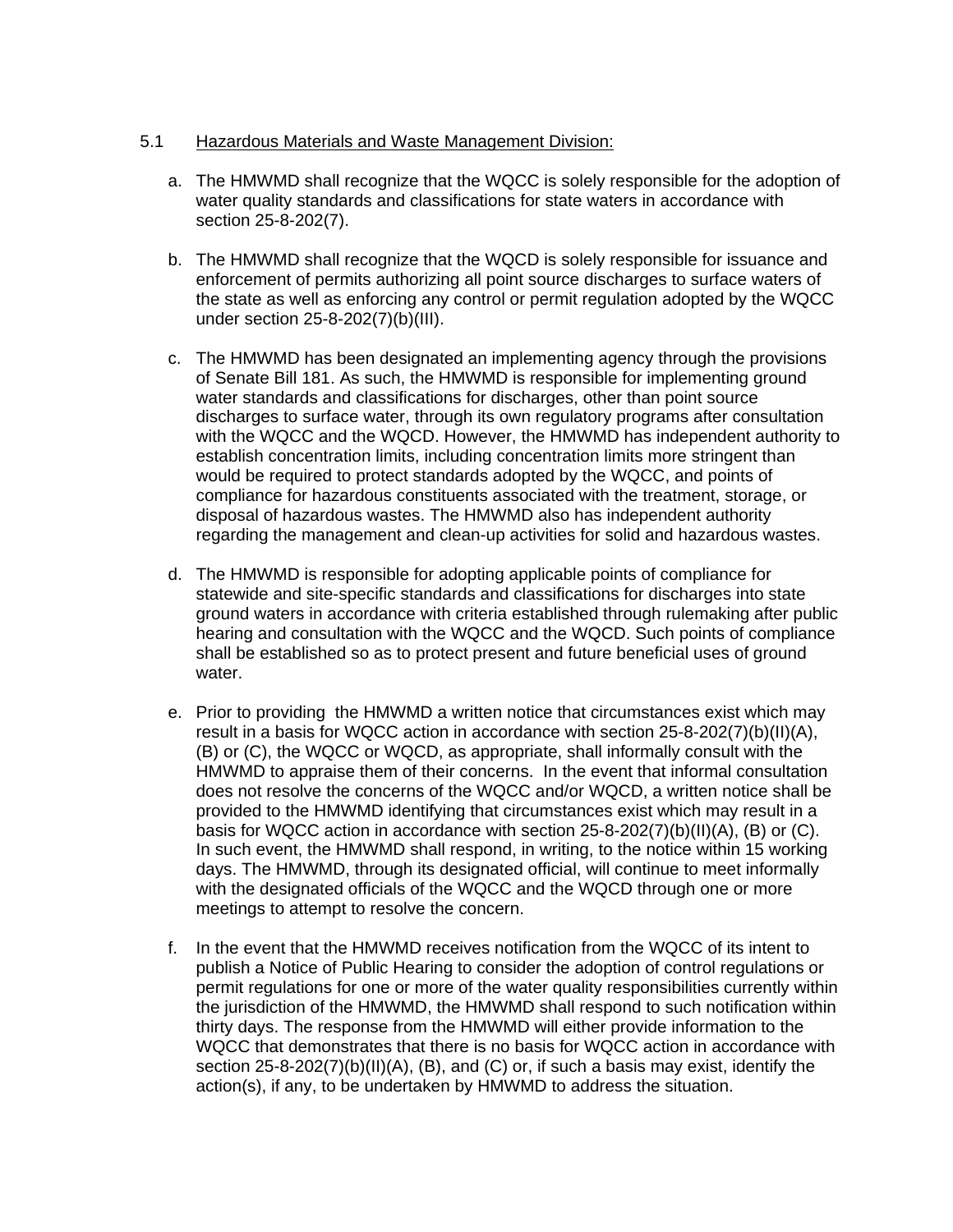- g. Prior to the adoption of any water quality related regulation recommended by the HMWMD, the HMWMD shall notify the WQCC and WQCD, and allow their participation in any stakeholder committee meetings or hearings where such proposals are to be discussed.
- h. The HMWMD shall provide to the WQCC and the WQCD an annual written report that describes how its programs are assuring compliance with ground water quality standards and classifications for activities subject to HMWMD jurisdiction, including identification of any relevant proposed or existing regulations. The annual update will include an annual summary of the activities and concerns of the HMWMD relative to the implementation of standards and classifications.
- i. The Solid Waste Program within the HMWMD will regulate facilities that are discharging wastewaters into surface impoundments and associated pipelines or other engineered units, even those designed for purposeful seepage (e.g. no liner or a seeping liner). These facilities are or resemble the fixed solid waste facilities currently regulated through Certificates of Designation (CDs). Using this approach, the Solid Waste Program can ensure protection of human health and the environment at these facilities through engineered design and operation. This includes wastewater impoundments at drinking water treatment facilities.
- j. The Solid Waste Program within HMWMD will regulate facilities that are undergoing some type of Solid Waste Program-approved remedial action or cleanup of contamination.
- k. The Solid Waste Program within HMWMD will coordinate extensively and as necessary with the WQCD to ensure efficient and effective regulatory control of facilities discharging wastewaters meeting the definition of "solid waste."

## 5.2 Water Quality Control Division:

- a. The WQCD shall recognize the water quality responsibilities of the HMWMD and its designation as an implementing agency in accordance with section 25-8-202(7).
- b. The WQCD shall be solely responsible for the issuance and enforcement of permits authorizing point source discharges into surface waters of the State. See sections 25-8-501, 503 and 504, C.R.S. (1989).
- c. The WQCD shall not require permits for, or otherwise regulate, activities subject to the jurisdiction of the HMWMD unless such regulation is promulgated by the WQCC as provided under sections 5.3. e. and f., below.
- d. In the event that the WQCD has reason to believe that circumstances exist which may result in a basis for WQCC action in accordance with section 25-8- 202(7)(b)(II)(A), (B) or (C), the designated official from the WQCD shall notify the Director of the HMWMD, in writing, of such circumstances. The notice shall specify the circumstances that may result in a basis for WQCC action and provide an explanation of the basis for the WQCD's concern(s), including any supporting documentation. Copies of this correspondence shall be forwarded to the WQCC. The designated official of the WQCD will attempt to resolve the concern(s) informally with the designated officials of the WQCC and the HMWMD through one or more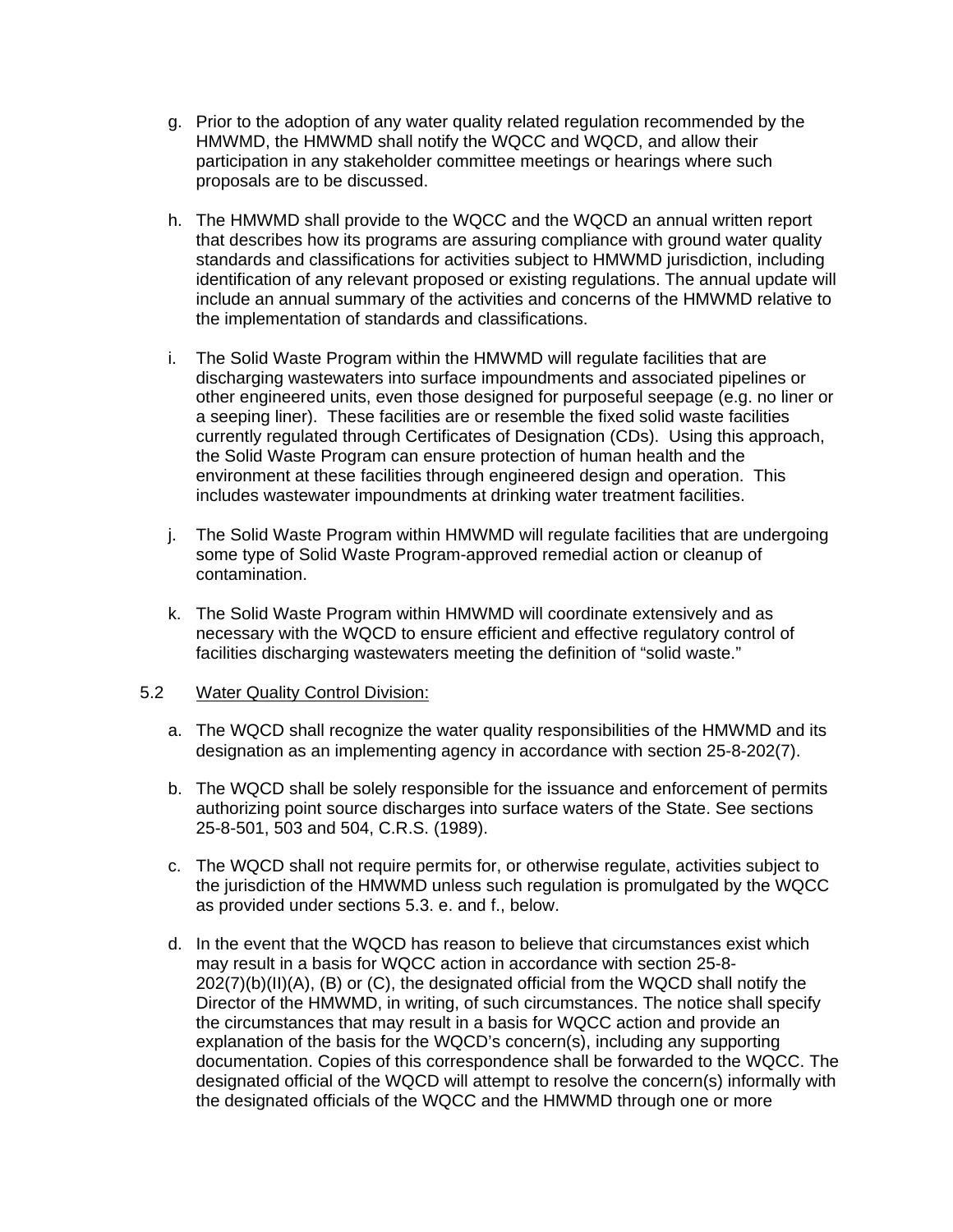meetings. All reasonable efforts will be made, at the agency level, to resolve the concern(s) identified.

- e. In the event that the WQCD determines that the circumstances identified in accordance with subsection (d) above cannot be remedied through informal discussions at the agency level, it shall so notify the WQCC.
- f. The WQCD will regulate fixed and non-fixed/transient facilities that are discharging pollutants to state waters through land application of wastewaters for activities such as irrigation, dust-suppression, cement wash-out, semi-permanent cement plants, and power washing. Discharges from these types of facilities are uncontained and protection of water quality is determined either through meeting water quality standards prior to discharge (land disposal) or meeting discharge standards at monitoring wells at the point of compliance (land treatment).
- g. The WQCD will coordinate extensively and as necessary with the Solid Waste Program within HMWMD to ensure efficient and effective regulatory control of facilities discharging wastewaters meeting the definition of "solid waste."

#### 5.3 Water Quality Control Commission:

- a. The WQCC shall recognize the water quality responsibilities of the HMWMD and its designation as an implementing agency in accordance with section 25-8-202(7).
- b. The WQCC shall be solely responsible for adoption of water quality standards and classifications for all state waters. However, the WQCC shall recognize the independent authority of the HMWMD to establish concentration limits including more stringent concentration limits, and points of compliance for hazardous constituents associated with the treatment, storage, or disposal of hazardous wastes. The WQCC also recognizes the independent authority of the HMWMD regarding the management and clean-up activities related to solid and hazardous wastes.
- c. In adopting water quality standards and classifications for state waters other than surface waters, the WQCC shall not specify points of compliance applicable to discharges regulated by the HMWMD. Such points of compliance shall be adopted by the HMWMD in accordance with criteria established through rulemaking as provided under Section 5.l.d of this agreement.
- d. In the event that the WQCC has reason to believe that circumstances exist which may result in a basis for WQCC action in accordance with section 25-8- 202(7)(b)(II)(A), (B) or (C). it shall proceed in the following manner:
	- i. Unless the WQCD has previously provided such notice as specified under paragraph 5.2(d) of this memorandum, the WQCC, or its designated official, shall notify the Director of the HMWMD, in writing of such circumstances. A copy of such notice shall be provided to the WQCD. This notice shall specify the circumstances which may result in a basis for WQCC action and provide an explanation of the basis of the WQCC's concern(s), including supporting documentation.
	- ii. The designated official of the WQCC shall meet with the designated officials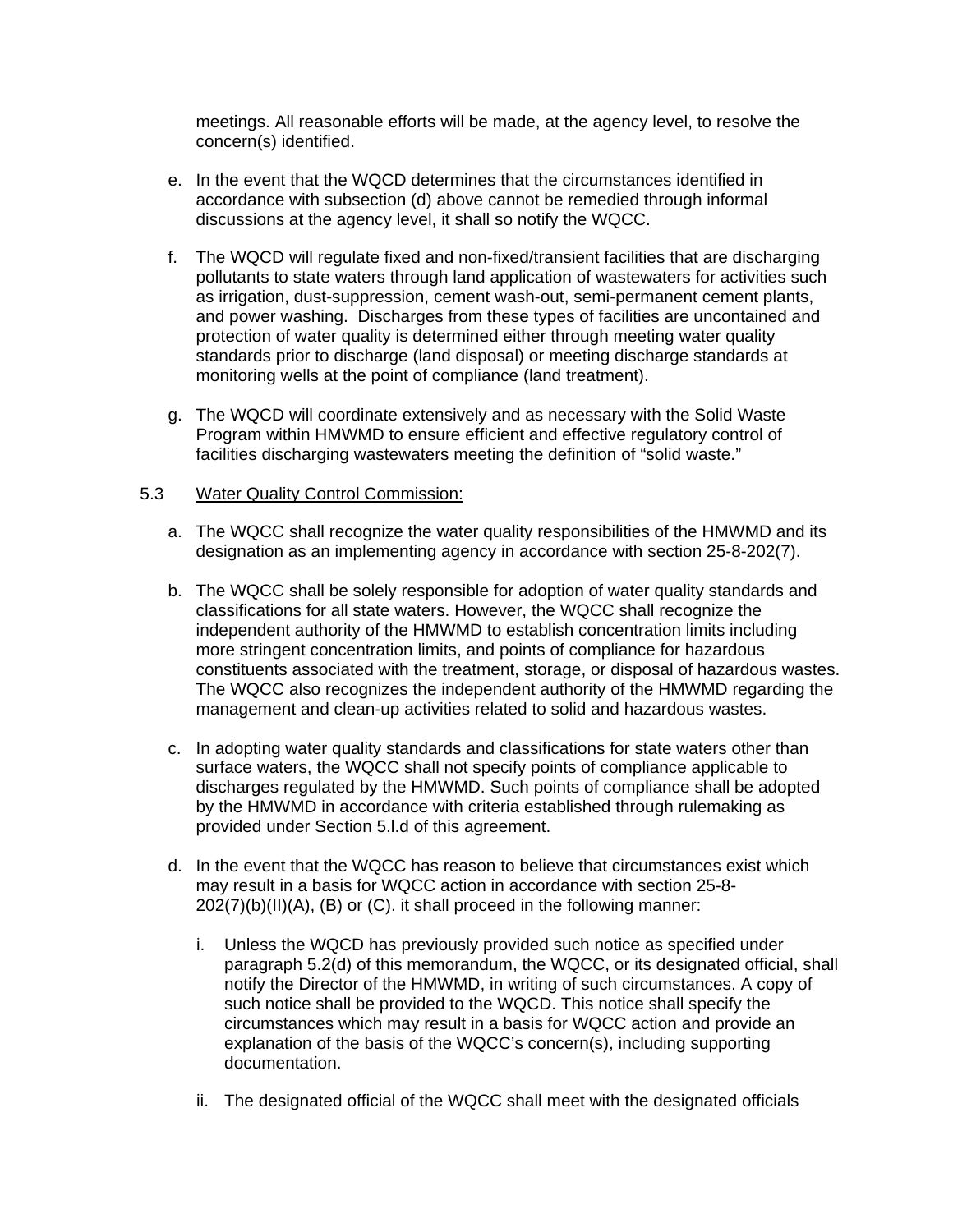of the HMWMD and the WQCD to attempt to resolve the concern(s) informally. All reasonable efforts will be made to resolve the concern(s) at the agency level. As necessary, any such resolution shall be presented to the full WQCC for its approval.

- iii. If the HMWMD, designated official of the WQCC and the WQCD are unable to reach agreement regarding the implementation of water quality responsibilities as outlined in section 25-8-207(7)(a), the Director of Environmental Programs of the Department of Public Health and Environment will address the issues in dispute, after consultation with the Attorney General's Office and, if possible, recommend a resolution to the WQCD, the WQCC and the HMWMD for their consideration.
- e. In the event that the WQCC determines that the circumstances identified in accordance with subsection (d) above cannot be remedied through informal discussions it shall notify the HMWMD of its intent to publish a Notice of Public Hearing to consider the adoption of control regulations or permit regulations for the activities subject to the jurisdiction of the HMWMD which are the subject of concern. Such notification to the HMWMD shall precede the publication of the WQCC's Notice of a Public Hearing by no less than forty-five (45) days, unless the WQCC determines that an emergency rulemaking must be initiated to assure compliance with the Colorado Water Quality Control Act. In such event, the WQCC shall give the HMWMD as much advance notice as possible. If the WQCC receives information from the HMWMD pursuant to section 5.1(f), the WQCC shall not proceed with the publication of the Notice of Public Hearing unless the WQCC has determined that the proposed rulemaking is still necessary after it has reviewed the information at the next WQCC public meeting.
- f. The WQCC shall adopt appropriate control regulations or permit regulations to address one or more of the water quality responsibilities within the jurisdiction of the HMWMD only if it makes a written finding, after public hearing that:
	- i. Such regulation is necessary to assure compliance with the provisions of Articles 80 to 93 of Title 37, C.R.S. or water quality standards and classifications adopted for state waters, to protect present and future beneficial uses of water; or
	- ii. Such regulation is necessary to avoid the imposition of a disproportionate burden on other dischargers or classes of dischargers to the affected state waters who are subject to the requirements of this article; or
	- iii. The HMWMD fails to provide a reasonable assurance that compliance with standards and classifications has been obtained through its own programs.
- g. Nothing in this MOA is intended to grant additional authority to the parties or to curtail their jurisdiction to fulfill their statutory responsibilities, including jurisdiction to maintain a program consistent with the requirements of the federal Resource Conservation and Recovery Act of 1976, as amended.
- h. The WQCC shall provide to the HMWMD rulemaking and informational hearing notices and agendas and allow participation in formal proceedings addressing the establishment of standards and classifications, or any other matter which could have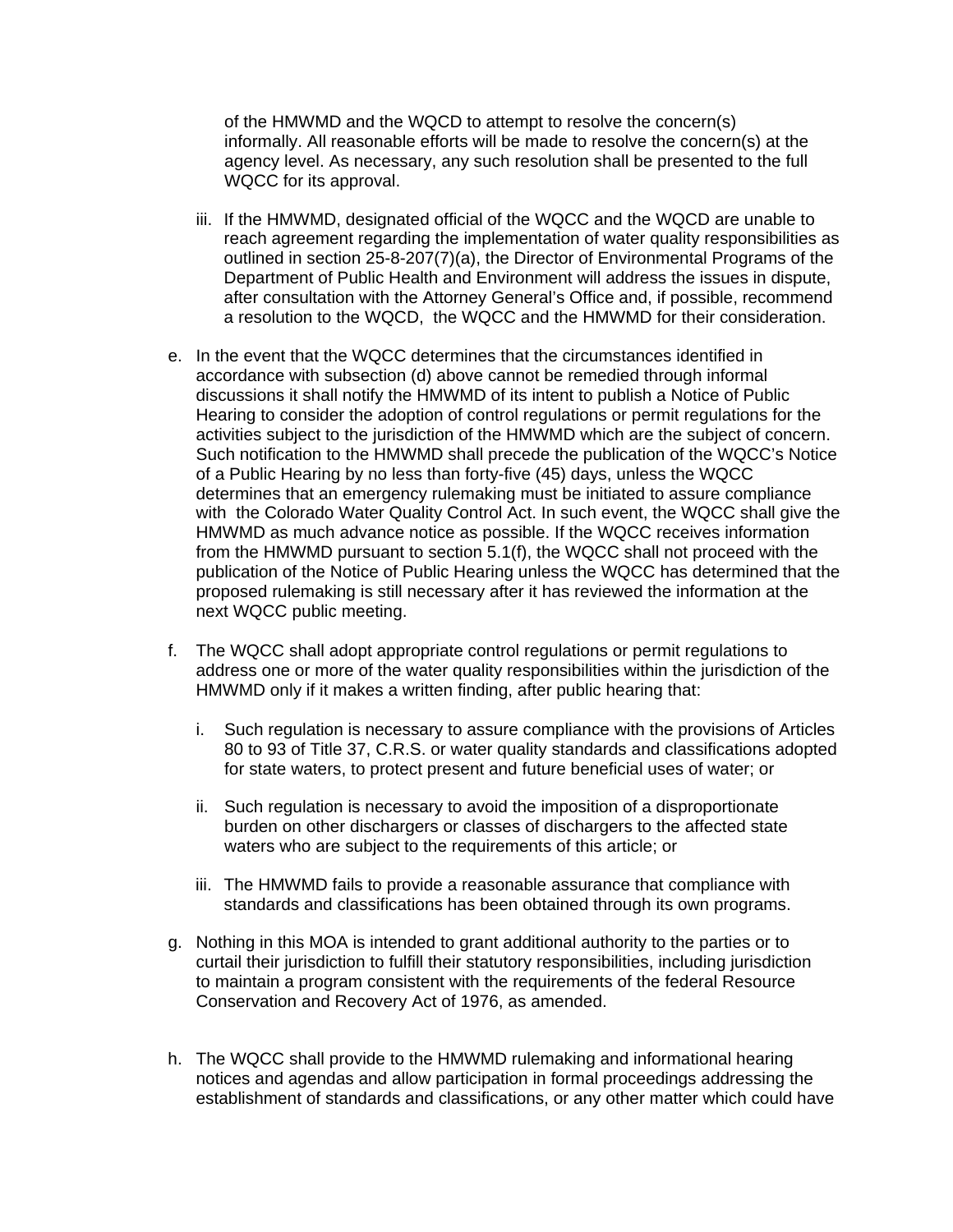an impact on HMWMD operations, and informal proceedings in which the HMWMD has expressed an interest.

i. The WQCC shall schedule a presentation by the HMWMD to discuss the annual report prepared and submitted by the HMWMD at a regular public meeting, and shall provide the public with notice and an opportunity to comment on such report.

## **Section 6. SPECIAL PROVISIONS**

#### 6.1 Access to Records:

Each agency shall, to the extent allowed by law, make available to the other, information within its possession. Requests for information shall not impose an unreasonable resource burden on either agency.

#### 6.2 Effect on Prior Agreement:

When executed, this agreement shall supercede any prior agreement regarding the implementation of S.B. 181 whether written or implied.

#### 6.3 Effective Date and Termination:

This agreement shall become effective on the date of execution by the last signatory party. It may be amended upon the mutual agreement of the WQCC, the WQCD and the HMWMD, or it may be terminated upon 30 days written notice to the other parties by the WQCC, the WQCD or the HMWMD.

## **Section 7. APPROVALS**

Thiefi

Chairman Date **Date** Water Quality Control Commission

July 31, 2008

ary W. Bell

July 29, 2008

Director **Director** Date **Date** Hazardous Materials & Waste Management Division